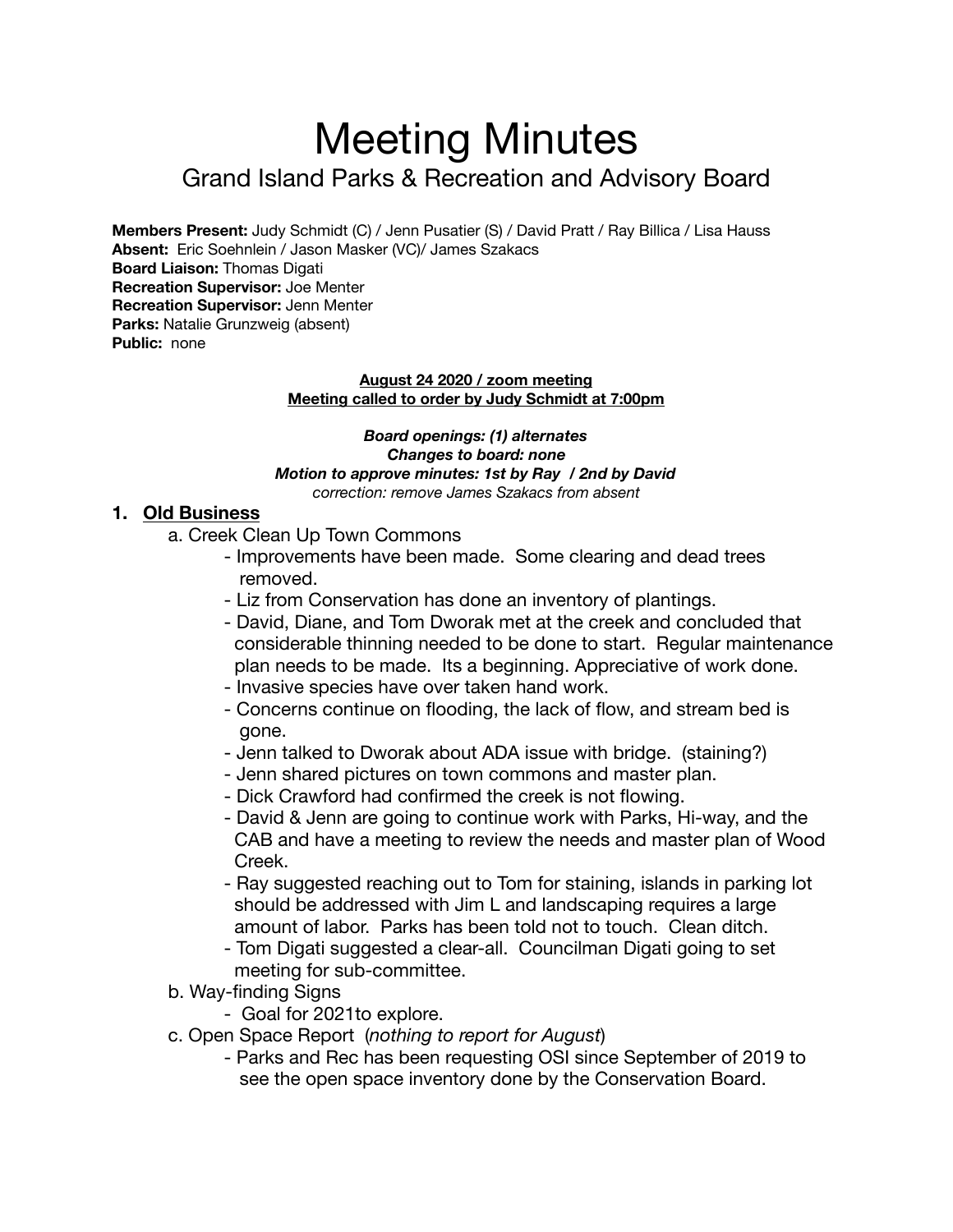- Parks and Rec has asked Councilman Digati to look into the inventory and bring it to this advisory board.
- d. Picnic Shelter Veterans Park and Gazebo
	- Out for bids. Boces is still questionable due to covid-19 on gazebo.
	- Has the town explored in house options.

#### **2. New Business**

- a. Sidewalk, Bike, and Trail Committee
	- David would like clarification from the Town Board through Tom Digati as to who the advisory board is and why have they not met since 2018.
- b. Scenic Woods
	- Discussed the 3 stage plan to East River. Past and future.
	- Has this been discussed with the current town board and are grants available? Wetland delineations are about to expire.
- c. Projet Olive
	- Has been suspended by the developer.
- d. Community Center
	- We need to keep an eye on grant opportunities.
	- Ray and Jenn Mentor have met and discussed the needs of GI
	- Ray proposes to get an RFP together. Be open to the ideas that come in and get an idea as to costs.
	- Jenn P feels that breaking down the actual cost to tax payers per year is important. 6-10 million dollar is ofter overwhelming…. ask Pam for currents rates and breakdown.
	- Tom Digati is going to set up a meeting with everyone at community center to discuss community center.
	- Recreation Dept is getting pushed out more from GI Schools.
	- A needs assessment has been requested from Jenn & Joe's Depts.
	- Judy requested that Tom Digati adds this to the Sept workshop.
	- The board unanimously feels that a community center is a NEED.

### **3. Town Department Head Reports**

Joe Menter: Summer programs were smooth considering covid-19. GI was the only community in WNY that ran general programs. Sports Craze, Tennis, Nature, Come and Create, Fishing, Outdoor Fitness Fun, Toddler Soccer, Adult Soccer and Softball Leagues. Priority was safety with social distancing and sanitizing. Fall and Winter outdoor activities. GI School District is not allowing outside groups including the rec dept. Community space is in even more need. Revenue will be a loss but not detrimental because of low registration.

Jenn Menter : No mandates and guidance from state on Senior Services. Reopened transportation Aug 10th, with one passenger. Aug 17th limited programing with home cooked meals. Flood foyer and roof leak on re-opening day. Seniors are slowing coming back. Disinfection happens 3 times a day. Limited staffing because staff (2) are at Town Hall. Huge outreach to seniors by Jenn on reopening. Indoor / outside lunches and programs depending on the seniors comfort levels. Most of